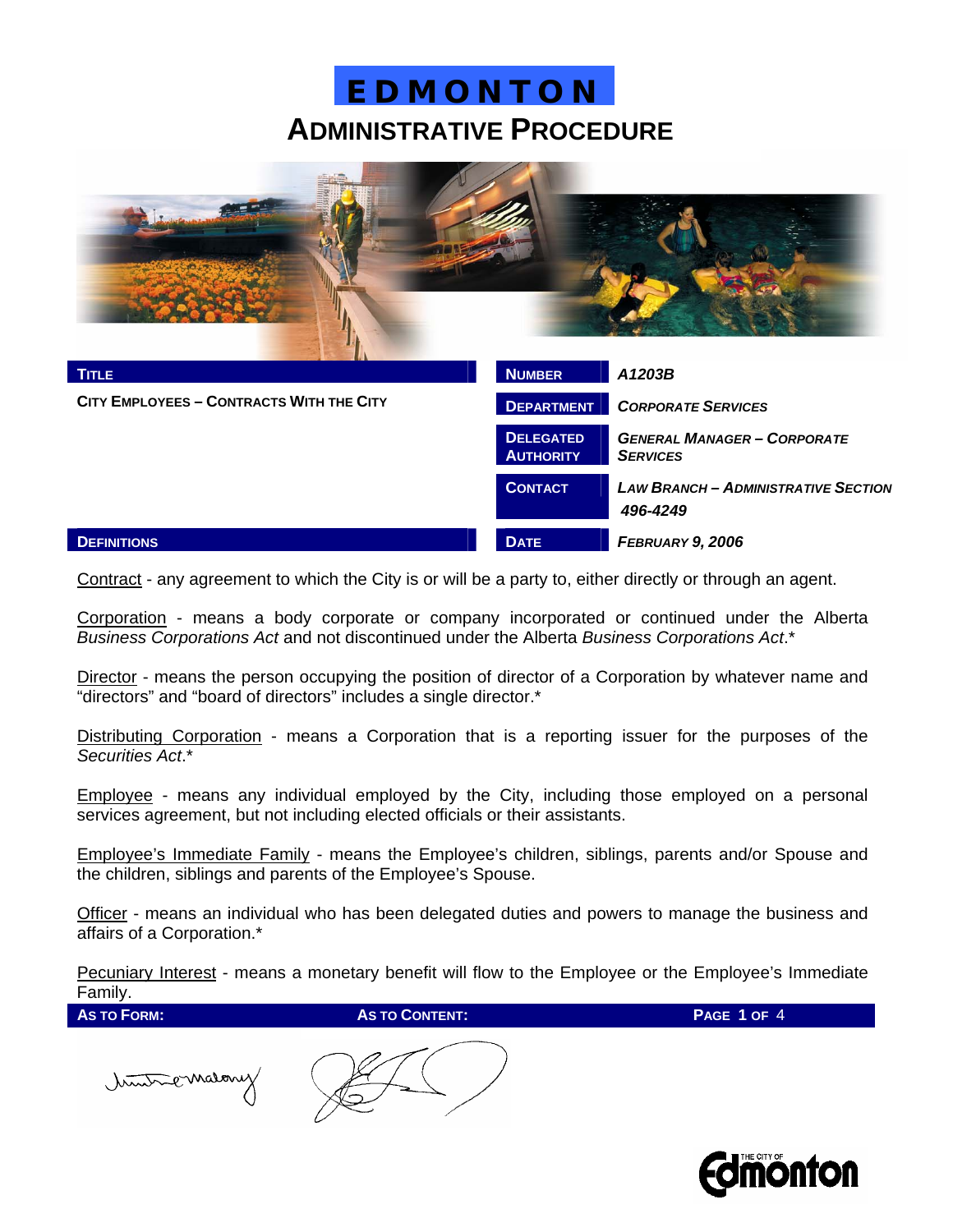| <b>TITLE</b>                             | <b>NUMBER</b> | A1203B           |
|------------------------------------------|---------------|------------------|
| CITY EMPLOYEES - CONTRACTS WITH THE CITY | <b>DATE</b>   | FEBRUARY 9, 2006 |

Shareholder - means the holder of shares of a class or series of shares of a Corporation.\*

Spouse - means the husband or wife of a married person or an individual's same sex partner. Spouse does not include a husband, wife or same sex partner who is living separate and apart from the Employee if the Employee and their husband, wife or same sex partner have separated pursuant to a written separation agreement or if their support obligations and family property have been dealt with by a court order.

\*In the event these definitions are different from the Alberta *Business Corporations Act*, the Alberta *Business Corporations Act* shall govern.

#### **PROCEDURES AND GUIDELINES**

ı

If an Employee believes he/she has a Pecuniary Interest in a Contract, the Employee shall immediately notify their General Manager in writing of the Employee's Pecuniary Interest. The Employee shall make no attempt of any kind to influence any decisions about the form, content, existence or administration of the Contract and make no attempt of any kind to reward or punish another Employee for making decisions about the form, content, existence or administration of the Contract.

If an Employee believes he/she has a Pecuniary Interest in a Contract and it is part of the Employee's employment duties to participate in a decision about the form, content, existence or administration of the Contract, the Employee shall immediately notify in writing his or her General Manager of the existence and nature of the Pecuniary Interest and shall take no part in such decisions regarding the Contract pending a response from the General Manager.

Upon receiving notice of an Employee's Pecuniary Interest, the Employee's General Manager shall determine whether the Employee has a Pecuniary Interest. In making this determination, the General Manager shall look at the following factors:

- Could the Contract monetarily affect the Employee or the Employee's Immediate Family; and
- Is the Employee or a member of the Employee's Immediate Family a Shareholder, Director, or Officer of a Corporation bidding or entering into the Contract?

The General Manager may obtain advice from the Law Branch in determining whether an Employee has a Pecuniary Interest in a Contract.

An Employee will not have a Pecuniary Interest only by reason of a member of the Employee's Immediate Family working for an employer that is entering or has a Contract with the City, or by reason otherwise considered remote.

The failure of an Employee to disclose their Pecuniary Interest in a Contract may lead to discipline up to and including termination.



**PAGE 2 OF 4**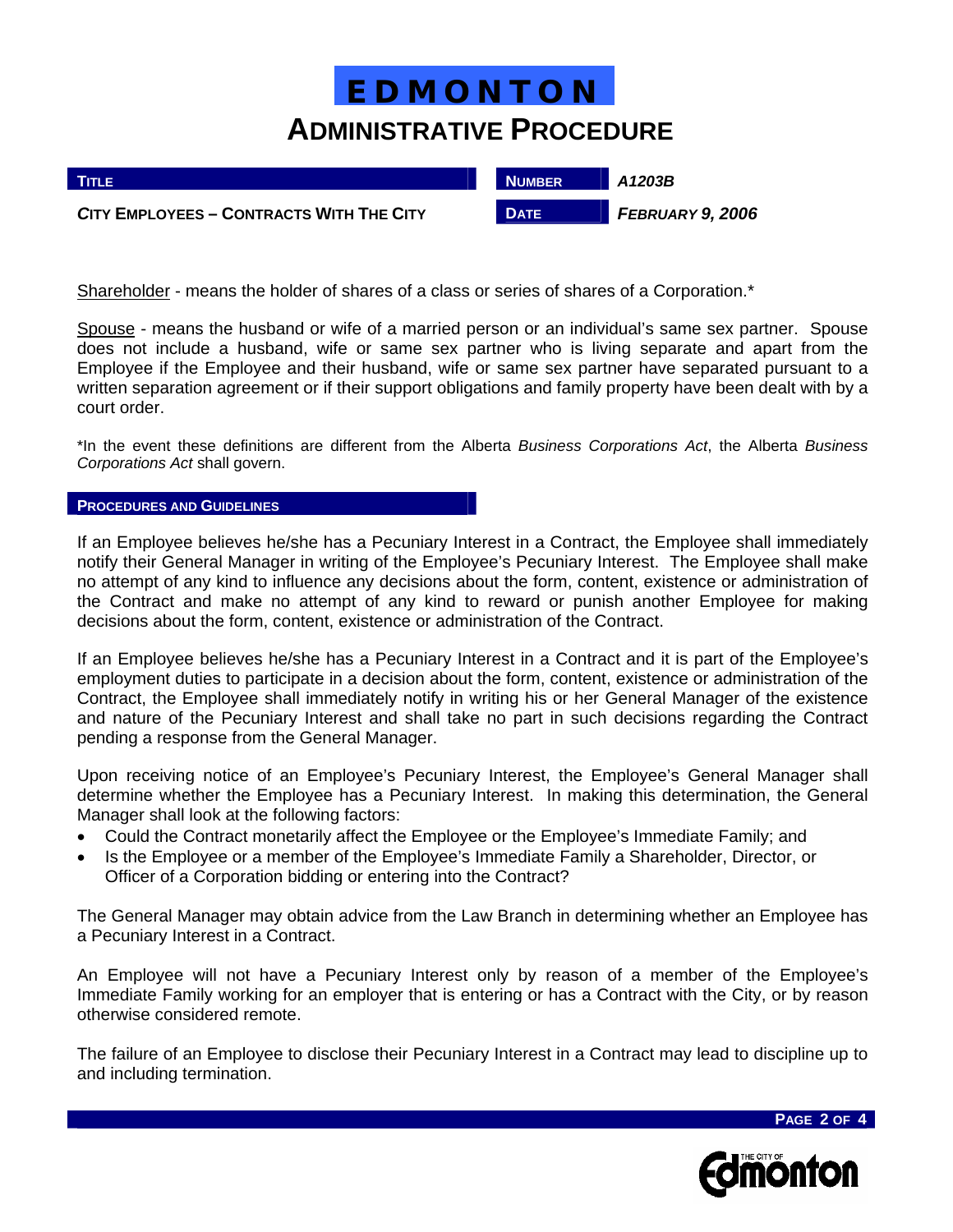| <b>TITLE</b>                             | <b>NUMBER</b> | A1203B           |
|------------------------------------------|---------------|------------------|
| CITY EMPLOYEES - CONTRACTS WITH THE CITY | <b>DATE</b>   | FEBRUARY 9, 2006 |

If the General Manager determines that the Employee does not have a Pecuniary Interest, the General Manager may direct the Employee to resume participating in decisions about the Contract.

If the General Manager determines that the Employee does have a Pecuniary Interest, the General Manager shall direct the Employee to refrain from participating in decisions about the Contract and if necessary, appoint someone else to participate in the decisions about the Contract in place of the Employee.

If a General Manager believes that he/she has a Pecuniary Interest in a Contract, the General Manager shall ask the City Manager to fulfill the duties of the General Manager with respect to that Contract.

If the City Manager believes that he/she has a Pecuniary Interest in a Contract, the City Manager shall refer the Contract to the appropriate Committee of City Council to fulfill the duties of the City Manager with respect to that Contract.

#### **FREQUENTLY ASKED QUESTIONSS**

**I am a labourer in Drainage. The City has posted an RFP to operate a concession stand at the Stadium, and a Corporation in which I am a Shareholder would like to bid. Can it? Or alternatively, could I personally bid on the RFP?** 

The Corporation can bid on the RFP; however you must notify your General Manager in writing that you are a Shareholder of a Corporation that is bidding on the RFP. You can bid on the RFP, but you must notify your General Manager in writing that you are bidding.

**I work in Community Services. I was just reading the newspaper and I noticed that the City needs winter hats for its Bylaw Officers and will be offering a contract to make the winter hats. My mother-in-law is a seamstress, can I tell her to bid on the Contract?** 

Yes. However, in the event your mother-in-law decides to bid on the Contract you must notify your General Manager in writing that your mother-in-law is bidding.

**My husband works for Canada Post in the mail sorting division, I have heard that the City and Canada Post are entering into a Contract for Canada Post to provide Saturday mail service when delivering property assessments. Do I have a Pecuniary Interest?** 

No. You do not have a Pecuniary Interest by reason of your Spouse being an employee of Canada Post.

**My Branch is having two Christmas parties and we are hiring one Santa Claus for both. I am sitting on the interview panel. My son, who does not live at home, is applying. Do I have to remove myself from the interview panel?**